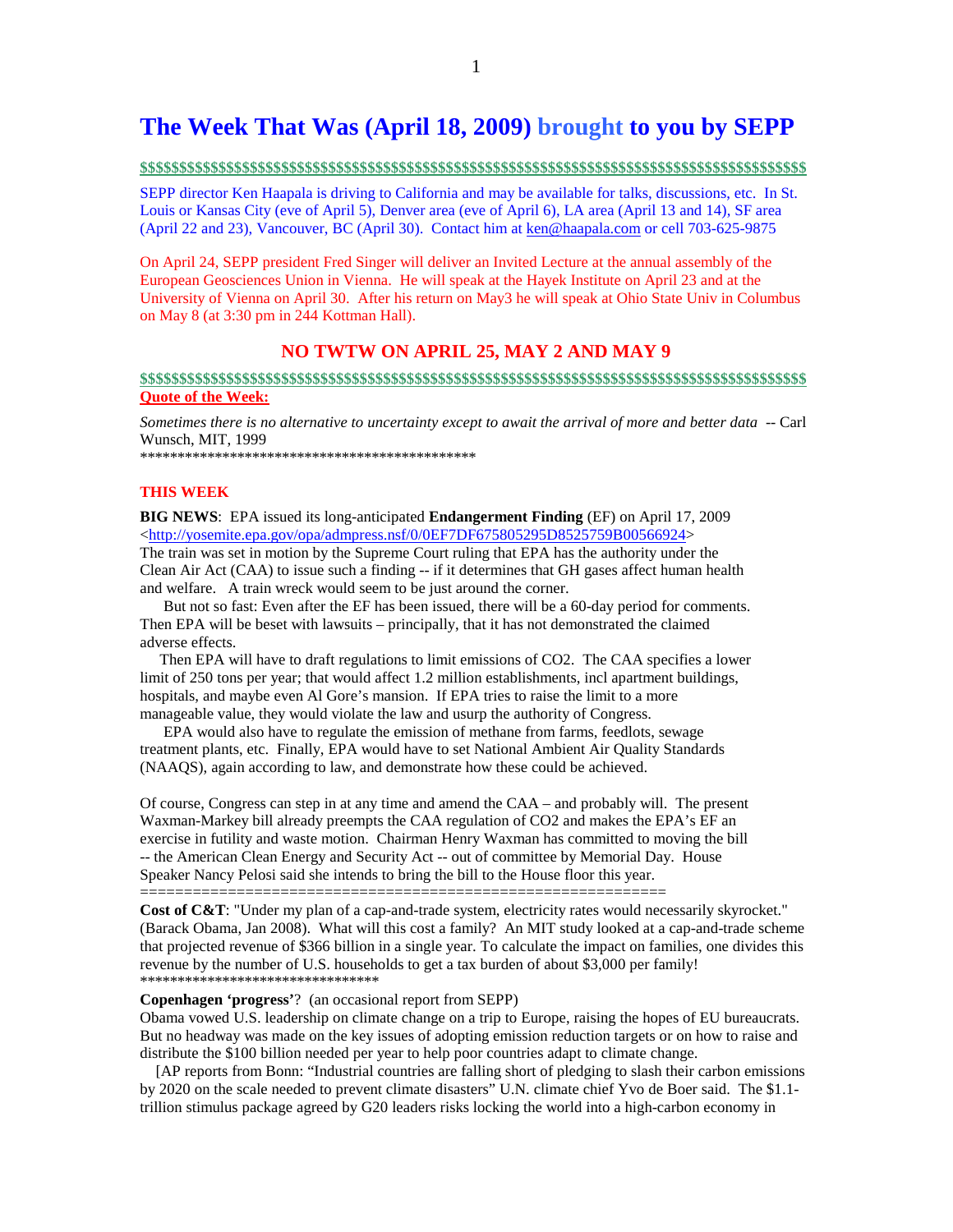which greenhouse gas emissions continue to rise, environmental groups have warned.]

 But the chief U.S. delegate urged negotiators from 175 countries to think of longer-term objectives rather than focus on short-range targets that would be difficult to meet. "We are actively working to move forward aggressively," Jonathan Pershing told hundreds of delegates on the final day of talks before the negotiations adjourned for two months. *SEPP comment: Yeah, sure*.

### \*\*\*\*\*\*\*\*\*\*\*\*\*\*\*\*\*\*\*\*\*\*\*\*\*\*\*\*\*\*\*\*\*\*\*\*\*\*\*\*\*\*\*\*\*\*\*\*\*\*\*\*\*\*\*\*\*\*\*\*\*\*\*\*\*\*

### **SEPP Science Editorial #13-2009 (4/18/09)**

### **The IPCC's 'Evidence' for Anthropogenic GW deconstructed #2**

The IPCC claims, with near certainty, that the temperature history of the  $20<sup>th</sup>$  century can be explained in terms of a combination of anthropogenic and natural forcings. This claim is entirely based on curve fitting with the use of adjustable parameters. It is also based on the forcings shown by IPCC that do not include, e.g., the forcing due to changing solar activity – a major influence on climate. [IPCC-AR4 shows solar forcing since 1750 as only 0.1  $\text{W/m}^2$ , compared to GH gases of >2.1  $\text{W/m}^2$ ] Quoting Dr Norman Rogers:

*"The IPCC has tried very hard to convince us that the climate models can reproduce the 20th century climate. They have to. If the models can't do that, how good are they? Allowing each modeling group to customize forcing to make its model show a good fit is unscientific. It is not a minor error. It is very bad science and there is no excuse for trying to fool people with fudged graphs. Adding speculative solar forcing in the early 20th century suggests cherry-picking in order to make the fit look better.* 

 *Clearly, the IPCC is engaging in slanting the presentation for propaganda reasons. This is not the first time that the IPCC has engaged in this type of behavior. The well-known hockey-stick scandal associated with the 2001 report is another. This is far from being the only defect in the IPCC reports. Dozens of commentators have pointed out many more inconsistencies."* 

The IPCC claim that models [which one of the more than 20?] can uniquely match the (global mean surface) temperatures of the  $20<sup>th</sup>$  century is just not credible. I view it purely as an exercise in 'curve fitting,' achieved by arbitrarily choosing several adjustable parameters. I note with some amusement that IPCC partisans still maintain this claim --even after the recent discovery that Black Carbon aerosols account for much of observed warming. Will the IPCC now adjust their choice of parameters to match the observed temperature record by including this new forcing? \*\*\*\*\*\*\*\*\*\*\*\*\*\*\*\*\*\*\*\*\*\*\*

### **1. Carol Browner set to trump cap&trade legislation with EPA regulation –** *Tom Randall*

- **2. Energy-and-Climate bill advances in Congress** *Kevin Bullis*  **Marlo Lewis on Waxman-Markey**
- **3. Obama, who vowed rapid action on climate change, turns more cautious -- J***ohn Broder*
- **4. Biofuels cause nitrous oxide leakage**
- **5. Wind power is a complete disaster --** *Michael J. Trebilcock*
- **6. Federal feed-in tariff legislation: a thoroughly bad idea**
- **7. Oil giants loath to follow Obama's green lead --** *Jad Mouawad*
- **8. Fire and ice --** *Investor's Business Daily*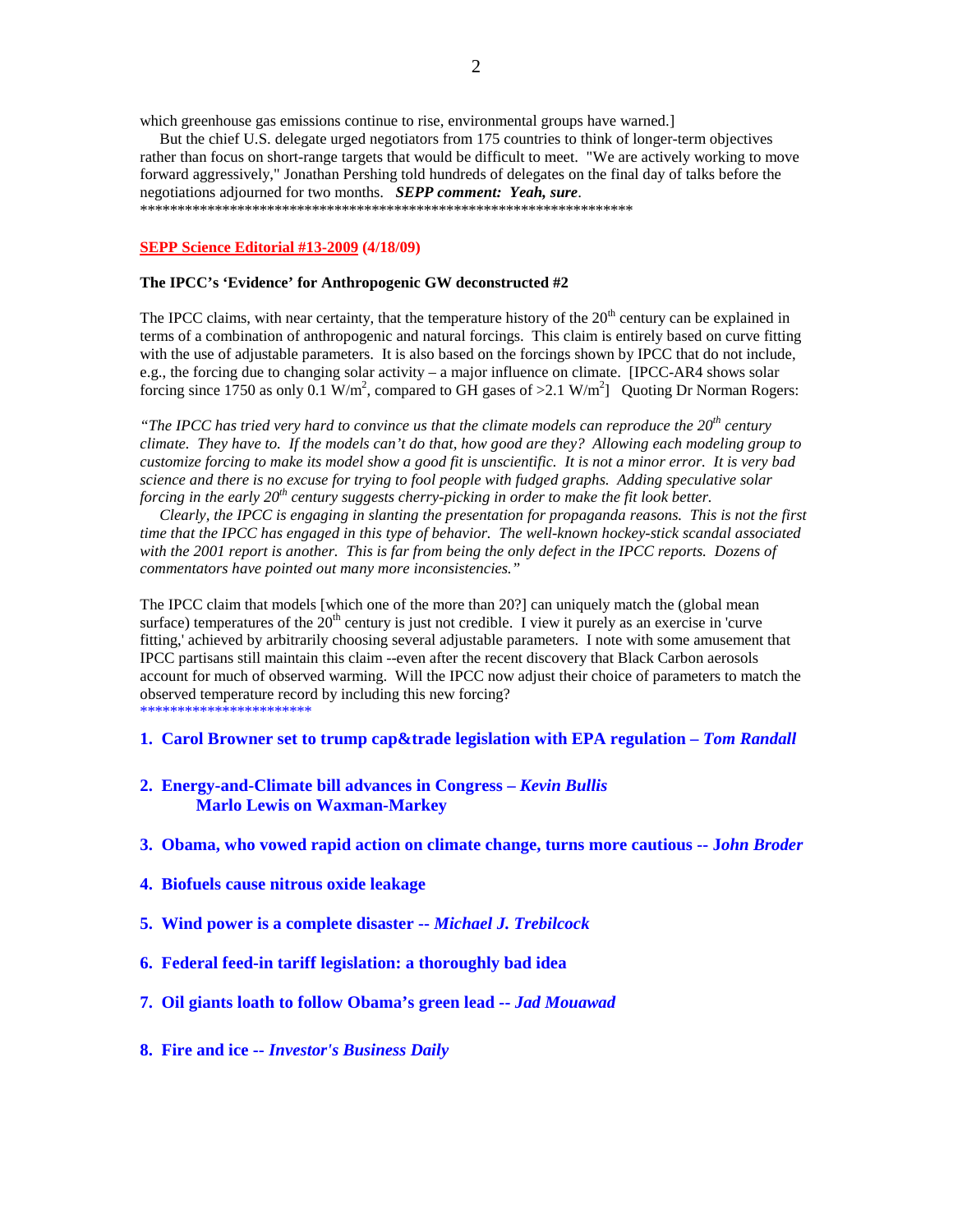### **9. Arctic ice shrinking – again? –** *SFS*

### **10. An inconvenient film --** *Peter Foster* **\*\*\*\*\*\*\*\*\*\*\*\*\*\*\*\*\*\*\*\*\*\*\*\*\*\*\*\*\*\*\*\*\*\*\*\*\*\*\***

### **NEWS YOU CAN USE**

EPA chief Lisa Jackson: "This pollution problem has a solution -- one that will create millions of green jobs and end our country's dependence on foreign oil."

*SEPP comment: Yes, and we will all become environmental lawyers and no longer need the trillion-dollar economic stimulus program. We wonder what she's been smoking?*  \*\*\*\*\*\*\*\*\*\*\*\*\*\*\*\*\*\*\*\*\*\*\*\*\*\*\*\*\*\*\*\*\*\*\*\*\*\*\*\*

http://www.washingtonpost.com/wp-dyn/content/article/2009/04/17/AR2009041701453\_pf.html WashPost story quotes SEPP: Fred Singer, who heads the Arlington, Va.-based Science and Environmental Policy Project and has repeatedly questioned the idea that humans contribute to climate change, said in a statement that the EPA proposal "is based on shoddy science and would impose a huge economic burden on American households. . . . Congress must stop this unwarranted action by means of legislation, but without committing the same errors as EPA."

\*\*\*\*\*\*\*\*\*\*\*\*\*\*\*\*\*\*\*\*\*\*\*\*\*\*\*\*\*\*\*\*\*\*\*\*\*\*\*\*\*\*\*\*\*\*\*\*\*\*\*

**Climate bill could trigger lawsuit landslide.** *The Washington Times 10 April 2009* **Self-proclaimed victims of global warming or those who "expect to suffer" from it - from beachfront property owners to asthmatics - for the first time would be able to sue the federal government or private businesses over greenhouse-gas emissions under a little-noticed provision slipped into the House climate bill. Environmentalists say the measure was narrowly crafted to give citizens the unusual standing to sue the U.S. government as a way to force action on curbing emissions. But the U.S. Chamber of Commerce sees a new cottage industry for lawyers. \*\*\*\*\*\*\*\*\*\*\*\*\*\*\*\*\*\*\*\*\*\*\*\*\*\*\*\*\*\*\*\*\*\*\*\*** 

 **(CNSNews.com)** An environmental news Web site that creators say will be the most comprehensive information center for climate and energy news and information, was just launched. **ClimateDepot.com,** owned by the Committee for a Constructive Tomorrow (CFACT), is intended to be an information clearinghouse featuring investigative reports alongside policy briefs aimed at lawmakers, teachers, parents, and the general public, according to its managing editor, Marc Morano. He said that the Web site wouldn't be just another home for climate change skeptics; it would expose readers to the entire spectrum of climate change debate. See NYT story http://www.nytimes.com/2009/04/10/us/politics/10morano.html?hpw \*\*\*\*\*\*\*\*\*\*\*\*\*\*\*\*\*\*\*\*\*\*\*\*\*\*\*\*\*\*\*\*\*\*\*

**Good reads from** *spiked*: Climate blasphemy http://www.spiked-online.com/index.php?/site/article/5490/

Is climate realism a 'mental disorder'? http://www.spiked-online.com/index.php?/site/printable/6320/ \*\*\*\*\*\*\*\*\*\*\*\*\*\*\*\*\*\*\*\*\*\*\*\*\*\*\*\*\*\*\*\*\*\*\*\*\*\*\*

**John Coleman** Congressional testimony of April 7, 2009 http://icecap.us/images/uploads/Testimony\_of\_John\_Coleman.pdf \*\*\*\*\*\*\*\*\*\*\*\*\*\*\*\*\*\*\*\*\*\*\*\*\*\*\*\*\*\*\*\*\*\*\*\*\*\*\*\*\*\*\*\*\*\*\*\*\*\*\*\*\*\*\*\*\*\*\*\*\*\*\*\*\*\*\*\*\*\*\*\*\*\*\*

President Obama recently signed the Omnibus Public Lands Management Act, placing an additional *two million* acres of public land under the federal government's most stringent use restrictions. Based on the federal government's track record regarding stewardship of some of America's most amazing assets, PERC executive director, Terry Anderson, and PERC director of applied programs, Reed Watson, explain why this legislation is grounds for concern for the environment and the economy.

http://www.forbes.com/2009/04/07/public-land-mismanagement-opinions-contributors-perc.html \*\*\*\*\*\*\*\*\*\*\*\*\*\*\*\*\*\*\*\*\*\*\*\*\*\*\*\*\*\*\*\*\*\*\*\*\*\*\*\*\*\*

**California Wants to Ban Big Screen TVs:** A California energy commission says your television is causing global warming. So the state is looking to ban some big screen TVs. Reason Foundation's Steve Titch writes, "*The energy commissioners are really concerned about our prosperity. They fret that too*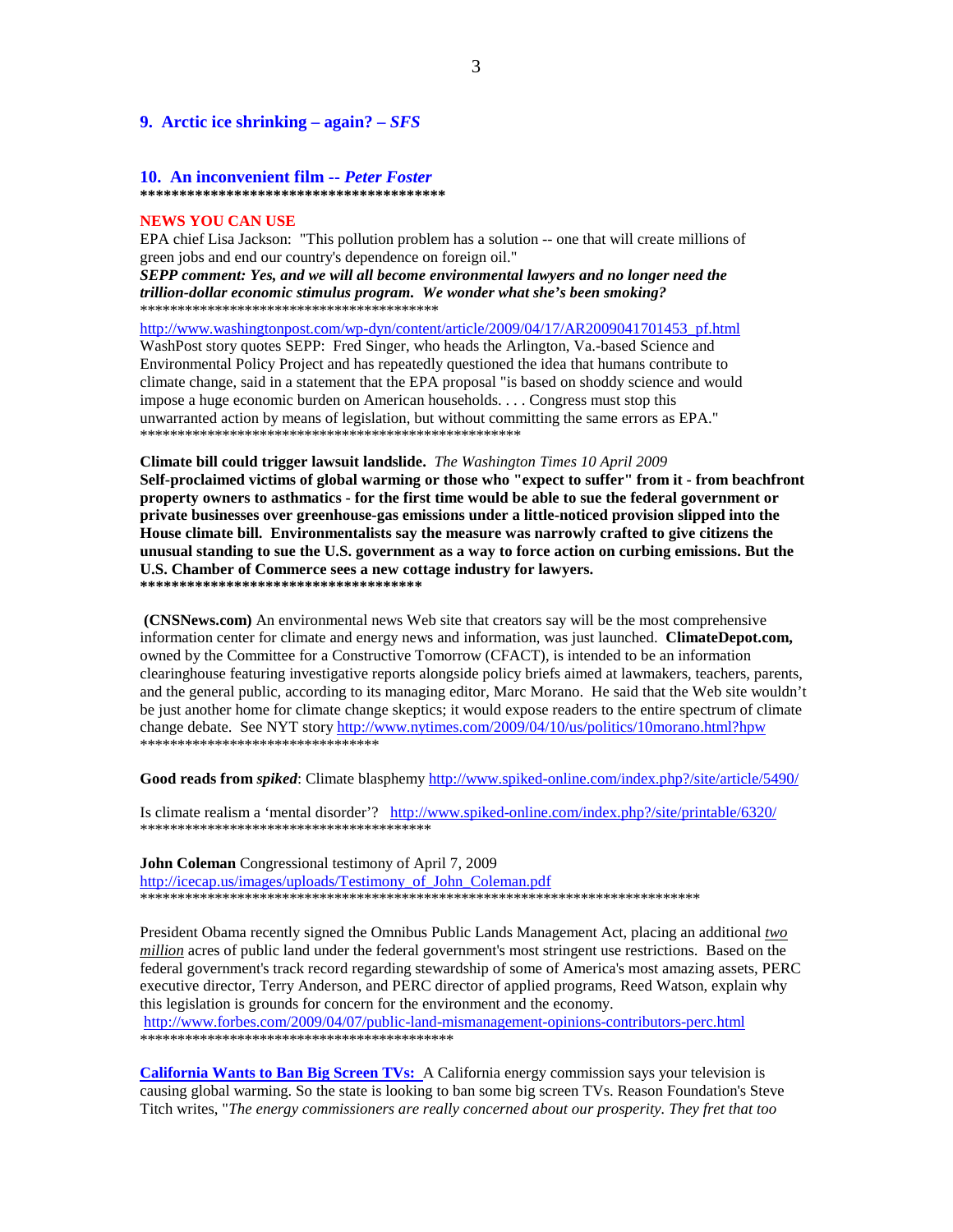*many people are buying bigger TVs, hooking them up to Digital Video Recorders (DVRs), cable boxes, computers and digital cameras. We simply can't have that. These home electronics now consume about 10 percent of household electricity, according to PG&E. So here comes the state's nanny to tell taxpayers how they should be using electricity and to tell us we are using too much of it watching big-screen TVs. Ironically, these nanny-state tactics are unnecessary. Bureaucrats don't have to browbeat consumers into saving energy. The cost of power isn't getting any less expensive. You don't have to buy into the global warming doctrine to want to lower your electricity bills. Many television manufacturers, well aware that their customers want to save money, are developing organic light-emitting diode (OLED) televisions that are much more power efficient than today's sets."* \*\*\*\*\*\*\*\*\*\*\*\*\*\*\*\*\*\*\*\*\*\*\*\*\*\*\*\*\*\*\*\*\*\*\*\*\*\*\*\*\*

### **UNDER THE BOTTOM LINE**

**This Easter, Help This Bunny Survive Global Warming**! That's exactly the predicament the American pika finds itself in. Global warming is posing a serious threat to this cousin of the rabbit and it's running out of options, we're told.

 In fact, the tiny pika has already disappeared from over one-third of their previously known habitat in Oregon and Nevada. Now, the situation is so dire that the U.S. Fish and Wildlife Service is considering the pika for protection under the Endangered Species Act. They need your help today.

# **###################################**

# **1. CAROL BROWNER SET TO TRUMP CAP-AND TRADE LEGISLATION WITH EPA REGULATION**

*By Tom Randall, WinningreenLLC, April 17, 2009* 

**Issue:** While Congress dithers, in its typically dysfunctional way, about whether to pass a capand-trade tax to control carbon dioxide emissions, White House energy and environment Czar Carol Browner is preparing to make legislation irrelevant by taking the first step toward having the Environmental Protection Agency regulate CO2 emissions.

The agency will declare today that carbon emissions are an endangerment to human health. The announcement, originally scheduled for the April 22 anniversary of the birth on Vladimir Lenin, celebrated in this country as Earth Day, has been moved to today according to reports. With this proclamation Ms. Browner, a member of Socialist International and prominently featured on their web site until her appointment to the Obama White House, will then be free to impose whatever restrictions to energy use she wishes.

 **Comment 1:** Ms. Browner has been recently quoted as saying the agency wouldn't interfere with small businesses, only electricity generation and the auto industry. Of course, none of us uses electricity or mechanical devices for travel.

 **Comment 2:** For years now, many naive energy industry executives, misled by their "government relations" people, have endorsed cap-and-trade legislation as a way to avoid the uncertainty of regulations. To those executives we would suggest that *there* is an area where they can cut substantial payroll.

 **Comment 3:** It is tempting to think energy companies are getting what they richly deserve except we, the people, are the ones who will get it -- in the end (apologies for the pun).

-------------------------------------------------------------------------------------------------------------- *SEPP Comment: Browner vs Waxman will be fun to watch. Anyone care to place a bet?*  \*\*\*\*\*\*\*\*\*\*\*\*\*\*\*\*\*\*\*\*\*\*\*\*\*\*\*\*\*\*\*\*\*\*

# **2. ENERGY AND CLIMATE BILL ADVANCES: Fear of EPA regulation could help it pass, says Congressman Markey**.

*By Kevin Bullis, Technology Review, April 14, 2009*  http://www.technologyreview.com/energy/22429/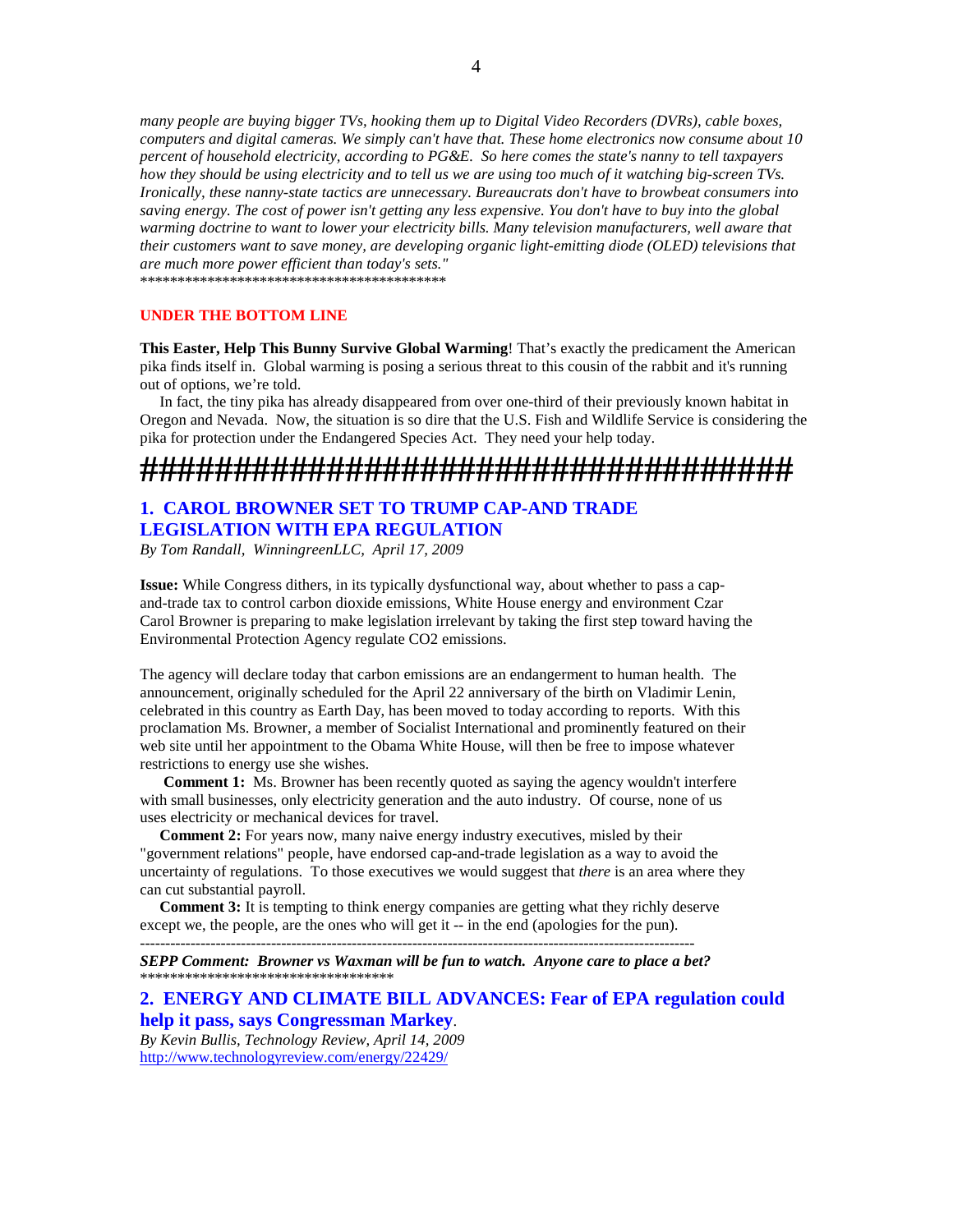Congress is moving forward on legislation that would address both energy efficiency and climate change in a single bill, creating requirements for the use of renewable energy and introducing a cap on carbon dioxide emissions. A draft of the American Clean Energy and Security Act of 2009 was released at the end of March. Congressman Edward Markey from Massachusetts, one of the sponsors of the bill, said that hearings on the legislation will begin next Tuesday to help shape the bill into its final form.

Representatives from the Obama administration and one of the authors of the draft bill discussed it at a forum held at MIT on Monday. They said that two things have brought a sense of added urgency to the process. The first is that the Environmental Protection Agency (EPA) is moving toward regulating carbon dioxide emissions even if Congress does not act. The second is the United Nations Conference on Climate Change, which will be held in Copenhagen in December. At the event, countries will meet to negotiate a new global climate-change treaty. Congressional leaders hope to have the bill passed by the House of Representatives by August, and have the finished version ready for the president to sign before the conference. President Obama has said that he hopes to make the United States a leader in addressing climate change at the meeting.

"The positions we can take at Copenhagen will be driven by what we're prepared to do domestically," said Carol Browner, who oversees policy on energy and climate change across federal agencies as a special assistant to the president, at the MIT forum. The bill and the hearings in the next weeks are "absolutely essential to our position and what we ultimately hope to achieve."

In its current form, the bill includes a renewable-energy standard, which would require states to produce one-quarter of their energy from sources such as solar panels or wind turbines by 2025. It also includes incentives for developing technologies for capturing and permanently storing carbon dioxide, improving the electrical grid, and reducing overall energy consumption. Furthermore, the bill outlines a cap-and-trade system for reducing carbon dioxide emissions from major industries by 83 percent by 2050, compared with 2005 levels. Under the cap-and-trade system, a set number of allowances for carbon dioxide emissions will be issued for each year. Companies that emit more than their allowance will need to buy more from companies that emit less than their allowance.

One key element conspicuously absent from the bill, however, is a description of how the allowances will be distributed. President Obama has said that he supports a system where 100 percent of the allowances are auctioned off to polluters to ensure that each company pays for all its carbon emissions. But many in Congress and industry are concerned that the cost of these permits could hurt the steel and paper industries, among others, by putting them at a disadvantage compared with countries that don't regulate carbon dioxide emissions. At the MIT forum, Congressman Markey said that to protect these industries, some of the allowances will be given away rather than auctioned off.

Eventually, he said, the goal is to auction off all of the allowances, but achieving this could first require ensuring that China and India are also limiting carbon dioxide emissions. Other participants in the forum emphasized that bringing technologies for reducing emissions to these countries could require research and development to lower the cost of renewable energy and of capturing and storing carbon dioxide.

Cap-and-trade legislation has failed in the past. But this year, the possibility of the EPA regulating carbon emissions could push legislators to pass a bill that would give them more control over how such emissions are regulated, Markey said. In 2007, a Supreme Court decision paved the way for the EPA to regulate greenhouse gases. "The only way to avoid that is to have Congress act," he said. "Industries across the country will have to gauge how lucky they feel, if they kill the legislation, in terms of how the EPA will treat them."

===============================

### **Marlo Lewis on Waxman-Markey**

http://www.openmarket.org/2009/04/09/waxman-markey-litigation-shell-game/

What a difference one presidential election can make! Back in July 2008, Waxman and Markey bashed Bush's EPA for responding to *Mass v. EPA* by issuing an Advanced Notice of Proposed Rulemaking (ANPR). EPA's purpose was to inform and solicit public comment on the administrative, legal, and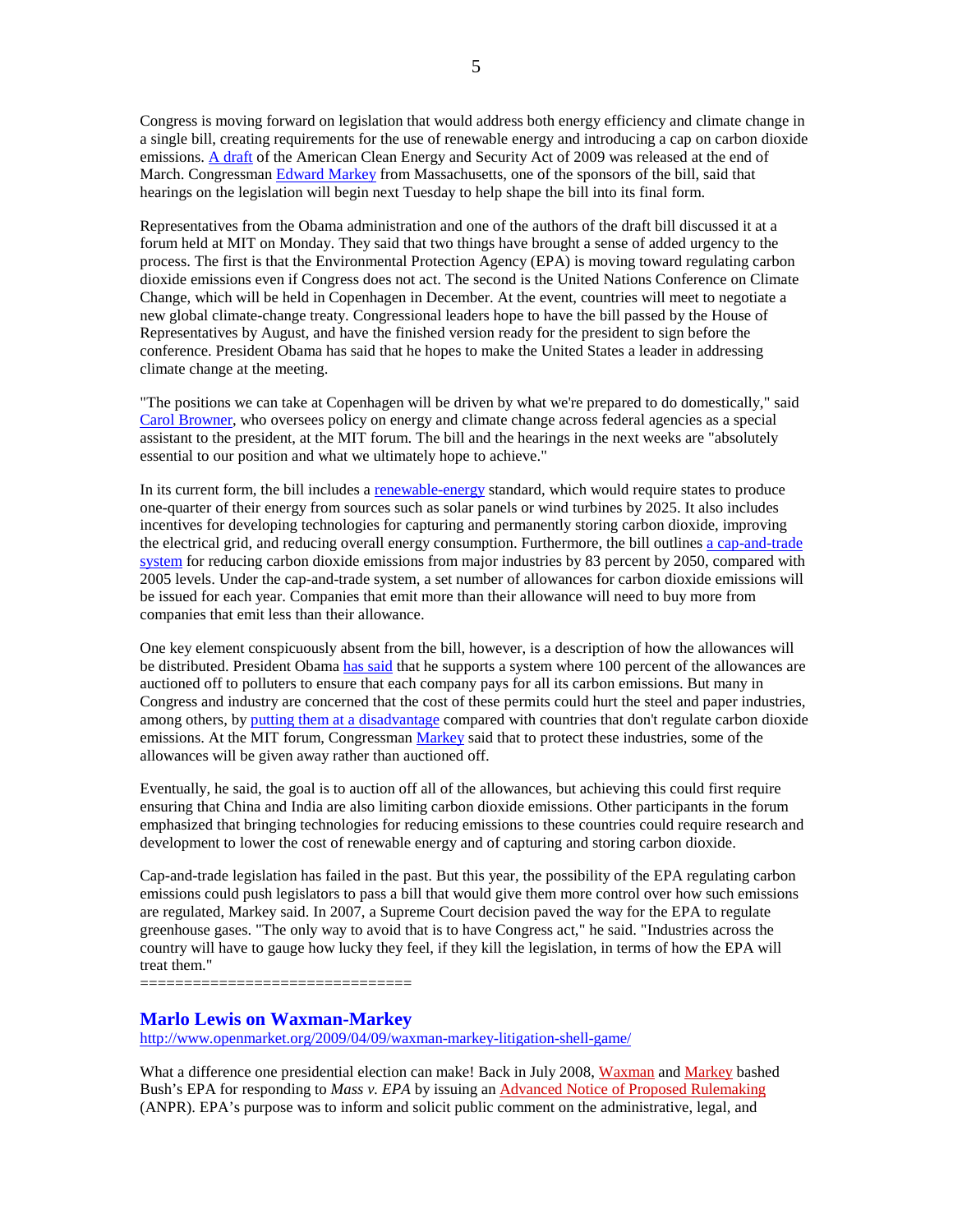economic repercussions of greenhouse gas regulation under the CAA. Waxman denounced the ANPR as a transparent delaying tactic. Markey called it a shameful display of political interference with potential regulation of global warming pollution. They demanded that EPA simply declare global warming pollution a menace to society, and propose regulations to combat it.

 Yet today, Waxman and Markey are peddling legislation that would exempt greenhouse gases from several CAA regulatory authorities. It's as if they actually learned something from the ANPR and the comments free-market and industry analysts submitted to EPA spotlighting the perils of CO2 regulation under the CAA. Or maybe they knew all along that *Mass v. EPA* created a Pandora's Box; pretending otherwise gave them another stick to beat Bush with: but now that Obama is in the hot seat, they have to sober up and avoid a politically-damaging regulatory debacle. \*\*\*\*\*\*\*\*\*\*\*\*\*\*\*\*\*\*\*\*\*\*\*\*\*\*\*\*\*\*\*\*\*\*\*\*\*\*\*\*\*\*\*\*\*\*\*\*\*\*\*\*\*

# **3. OBAMA, WHO VOWED RAPID ACTION ON CLIMATE CHANGE, TURNS MORE CAUTIOUS**

*By JOHN M. BRODER http://www.nytimes.com/2009/04/11/us/politics/11climate.html?\_r=1&hpw*

WASHINGTON -- President Obama came to office promising swift and comprehensive action to combat global climate change, and the topic remains a surefire applause line in his speeches here and abroad. Yet the administration has taken a cautious and rather passive role on the issue, proclaiming broad goals while remaining aloof from details of climate legislation now in Congress.

 The president's budget initially included roughly \$650 billion in revenue over 10 years from a cap-andtrade emissions plan that he wants adopted. But the administration, while insisting that its health care initiative be protected, did not fight to keep cap-and-trade in the budget resolutions that Congress passed last week, and it wound up in neither the House's version nor the Senate's.

 Overseas, American officials are telling their counterparts that they need time to gauge the American publics appetite for an ambitious carbon reduction scheme before leading any international effort. Has the administration scaled back its global-warming goals, at least for this year, or is it engaged in sophisticated misdirection?

Maybe some of both. While addressing climate change appears to be slipping down the president's list of priorities for the year, he is holding in reserve a powerful club to regulate carbon dioxide emissions through executive authority. That club takes the form of Environmental Protection Agency regulation of the gases blamed for the warming of the planet, an authority granted the agency by the Supreme Court's reading of the Clean Air Act. Administration officials consistently say they would much prefer that Congress write new legislation to pre-empt the E.P.A. regulatory power, but they are clearly holding it in reserve as a prod to reluctant lawmakers and recalcitrant industries, and as evidence of good faith to other nations.

Industry lobbyists and members of Congress who are engaged in writing energy and global warming bills say they are well aware of the E.P.A. process bearing down on them. Once the Supreme Court declared carbon dioxide to be a pollutant under the Clean Air Act, E.P.A. had no choice but to act, said Representative Rick Boucher, a moderate Democrat from a coal-producing region of Virginia. Most people would rather have Congress act. We can be more balanced; we can take into account the effects on the economy. But if we don't undertake this, E.P.A. certainly will.

Still, the agency's regulations would take months to write and years to become fully effective. Meanwhile, Congress is already starting work on energy and climate legislation, though without significant guidance from the White House, at least in public. Carol M. Browner, the White House coordinator of energy and climate policy, issued a surprisingly bland statement last week when two top House Democrats unveiled a far-reaching plan to cap greenhouse gases and move the nation toward an economy less dependent on carbon-rich fuels like coal and oil. Ms. Browner stopped short of endorsing that plan, issued by Representatives Henry A. Waxman of California and Edward J. Markey of Massachusetts, saying instead that Mr. Obama looks forward to working with members of Congress in both chambers to pass a bill that would transition the nation to a clean-energy economy. She gave little clue as to what she and the president believe such a measure should say.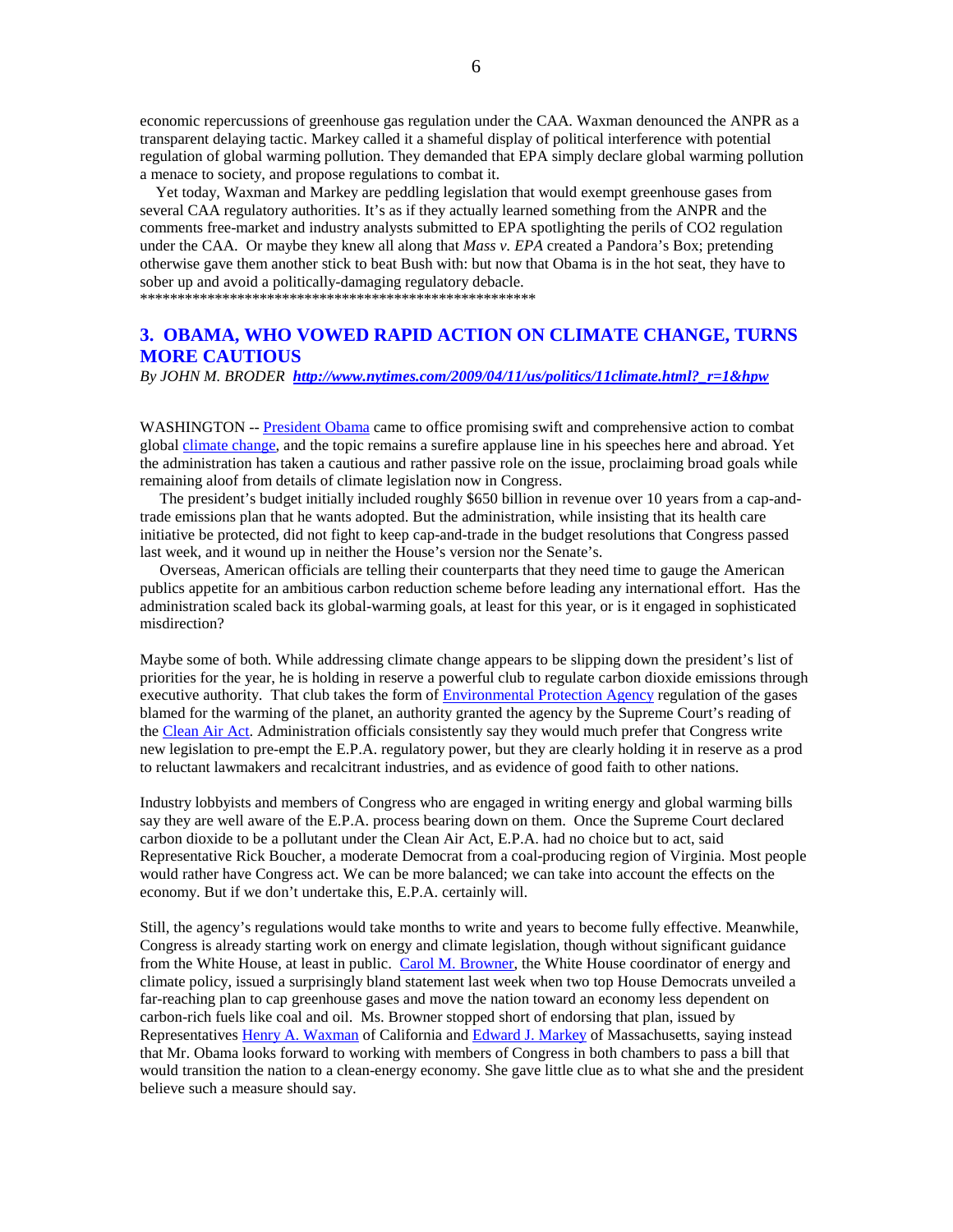At an international climate conference in Germany that ended Wednesday, some delegates said they were disappointed in the Obama administrations lack of robust leadership. The explanation offered by Jonathan Pershing, a leader of the American delegation, was that the administration was waiting to measure the American technological and political capacity to address climate change and was looking to Congress to set specific targets for reducing carbon pollution.

Business lobbyists welcome the White Houses go-slow approach, saying the issue is too complicated and too costly to be rushed, especially in a recession. We have not until now had a national debate on a climate change proposal, period, said Karen A. Harbert, a former senior Energy Department official who now heads the United States Chamber of Commerce's energy institute. That has to happen for any piece of legislation to achieve broad support across the country.

Ms. Harbert and other business lobbyists also welcomed the administrations hesitancy to undertake regulation of climate-altering gases under E.P.A. authority, saying the matter should be fully aired before Congress so that all interests and regions could be heard.

Keith McCoy, vice president for energy and resources policy at the National Association of Manufacturers, said his organization was strongly opposed to an E.P.A. regulatory process for greenhouse gas emissions under the Clean Air Act. Mr. McCoy said his members would prefer a binding international treaty that would cover all nations, particularly those whose industries compete with energy-intensive American manufacturers. Absent that, he said, we would prefer a robust and transparent debate within Congress.

The administrations caution leaves many environmental advocates frustrated, although most are reluctant to speak on the record for fear of alienating their allies inside government. One environmental and energy lobbyist with close ties to the White House said the administration had been inhibited by a number of factors, including vacancies in many top policy jobs, an intense early focus on the financial and economic crises, and an unwillingness to alienate business and Congressional leaders with a heavy-handed approach.

 "With those realities, coupled with the fact that the president himself realizes this is harder to do in the midst of recession, they are basically content to see what Congress will do, this lobbyist said. Plus, Henry Waxman has put together a very serious piece of legislation, and that in my mind justifies their lack of forceful intervention. That's just where they are now."

\*\*\*\*\*\*\*\*\*\*\*\*\*\*\*\*\*\*\*\*\*\*\*\*\*\*\*\*\*\*\*\*\*\*\*\*\*\*\*\*\*\*\*\*\*\*\*\*\*\*\*\*\*

# **4. BIOFUELS CAUSE NITROUS OXIDE LEAKAGE - A BAD GREENHOUSE GAS.**

*The Economist,| April 8, 2009* 

Farming biofuels produces nitrous oxide. This is bad for climate change: The latest come from a report produced by a team of scientists working on behalf of the International Council for Science (ICSU), a Paris-based federation of scientific associations from around the world.

The ICSU report concludes that the production of biofuels has aggravated rather than ameliorated global warming. In particular, it supports some controversial findings published in 2007 by Paul Crutzen of the Max Planck Institute for Chemistry in Mainz, Germany. Dr Crutzen concluded that most analyses had underestimated the importance to global warming of a gas called nitrous oxide (N2O) by a factor of between three and five. The amount of this gas released by farming biofuel crops such as maize and rape probably negates by itself any advantage offered by reduced emissions of CO2.

======================================

Platt's reports| Apr 8, 09 that US ethanol producer Aventine has filed for Chapter 11 bankruptcy protection amid poor margins and product oversupply. \*\*\*\*\*\*\*\*\*\*\*\*\*\*\*\*\*\*\*\*\*\*\*\*\*\*\*\*\*\*\*

## **5. WIND POWER IS A COMPLETE DISASTER**

*By Michael J. Trebilcock, Financial Post, 8 April 2009* http://network.nationalpost.com/np/blogs/fpcomment/archive/2009/04/08/wind-power-is-a-complete-disaster.aspx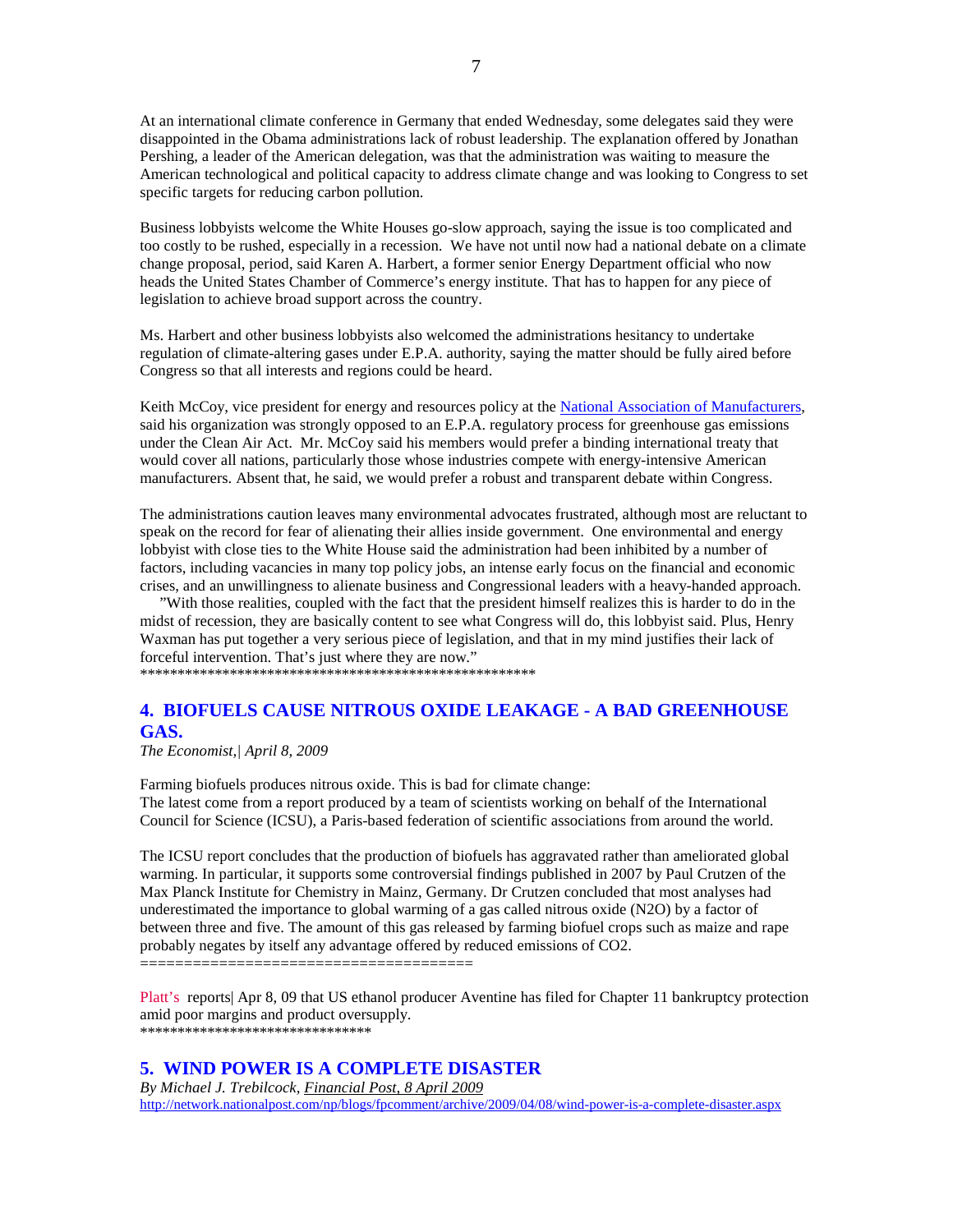There is no evidence that industrial wind power is likely to have a significant impact on carbon emissions. The European experience is instructive. Denmark, the world's most wind-intensive nation, with more than 6,000 turbines generating 19% of its electricity, has yet to close a single fossil-fuel plant. It requires 50% more coal-generated electricity to cover wind power's unpredictability, and pollution and carbon dioxide emissions have risen (by 36% in 2006 alone).

Flemming Nissen, the head of development at West Danish generating company ELSAM (one of Denmark's largest energy utilities), tells us that wind turbines do not reduce carbon dioxide emissions. The German experience is no different. *Der Spiegel* reports that Germany's CO2 emissions haven't been reduced by even a single gram, and additional coal- and gas-fired plants have been constructed to ensure reliable delivery.

Indeed, recent academic research shows that wind power, because of its intermittent character, may actually increase greenhouse gas emissions in some cases, depending on the carbon-intensity of back-up generation required. On the negative side of the environmental ledger are adverse impacts of industrial wind turbines on birdlife and other forms of wildlife, farm animals, wetlands and viewsheds. *H/T CCNet \*\*\*\*\*\*\*\*\*\*\*\*\*\*\*\*\*\*\*\*\*\*\*\*\*\*\*\*\*\*\*\*\*\*\*\*\*\*\*\*\*\*\*\*\*\*\*\*\*\*\*\*\*\*\*\*\*\*\*\*\** 

# **6. FEDERAL FEED-IN TARIFF LEGISLATION: A THOROUGHLY BAD IDEA**

President Barack Obama has touted a robust green energy sector as our best chance of jump-starting the economy, putting Americans back to work, and securing our nation's standing in a post-carbon world. Yet the renewable energy industry has been among the hardest hit by the current downturn.

 How can America revive this vital sector, transforming it into an engine of economic growth? *The Washington Monthly* has found a promising answer in an unlikely place: Gainesville, Florida, which is in the midst of a solar-power boom, thanks to a bold incentive known as a feed-in tariff. Under this policy, the local power company is required to buy renewable energy from all producers, no matter how small, at above-market rates. This means anyone with a cluster of solar cells on their roof can sell the power they produce at a profit.

While Gainesville is the first to take the leap, other U.S. cities and at least eleven U.S. states are moving toward adopting the policy. There is also a bill for a nationwide feed-in tariff before Congress. The surge of interest stems from the dramatic results the policy has delivered in other countries, most notably Germany, where it has given rise to the world's most vibrant green energy sector. In America, however, an aging electrical grid and fractured utility market could make feed-in tariffs problematic.

----------------------------------------------------------

*SEPP comment: Can you guess where the profit comes from in this less- than- zero- sum game? Rep. Jay Inslee, D-Wash, is the sponsor of federal feed-in tariff legislation. \*\*\*\*\*\*\*\*\*\*\*\*\*\*\*\*\*\*\*\*\*\*\*\*\*\*\*\*\*\*\*\*\*\*\*\*\*\*\*\*\*\*\*\*\*\*\*\*\*\*\*\*\*\*\*\*\** 

### **7. OIL GIANTS LOATH TO FOLLOW OBAMA'S GREEN LEAD**

*By JAD MOUAWAD, April 8, 2009*  **http://www.nytimes.com/2009/04/08/business/energy-environment/08greenoil.html?ref=science**

The Obama administration wants to reduce oil consumption, increase renewable energy supplies and cut carbon dioxide emissions in the most ambitious transformation of energy policy in a generation. But the world's oil giants are not convinced that it will work. Even as Washington goes into a frenzy over energy, many of the oil companies are staying on the sidelines, balking at investing in new technologies favored by the president, or even straying from commitments they had already made.

Royal Dutch Shell said last month that it would freeze its research and investments in wind, solar and hydrogen power, and focus its alternative energy efforts on biofuels. The company had already sold much of its solar business and pulled out of a project last year to build the largest offshore wind farm, near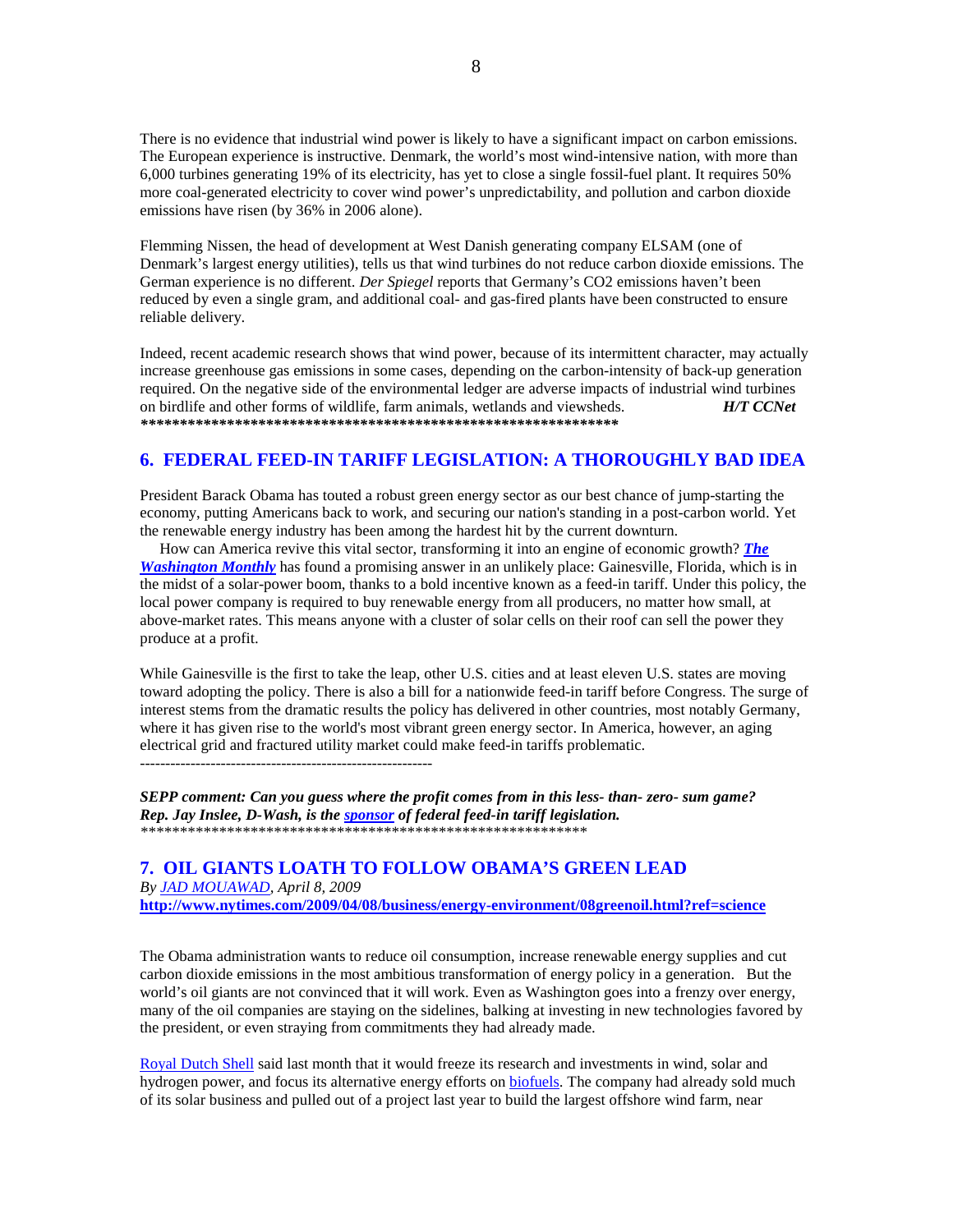### London.

BP, a company that has spent nine years saying it was moving 'beyond petroleum,' has been getting back to petroleum since 2007, paring back its renewable program. And American oil companies, which all along have been more skeptical of alternative energy than their European counterparts, are studiously ignoring the new messages coming from Washington.

In my view, nothing has really changed, Rex W. Tillerson, the chief executive of Exxon Mobil, said after the election of President Obama. "We don't oppose alternative energy sources and the development of those. But to hang the future of the country's energy on those alternatives alone belies reality of their size and scale."

The administration wants to spend \$150 billion over the next decade to create what it calls a clean energy future. Its plan would aim to diversify the nation's energy sources by encouraging more renewables, and it would reduce oil consumption and cut carbon emissions from fossil fuels. \*\*\*\*\*\*\*\*\*\*\*\*\*\*\*\*\*\*\*\*\*\*\*\*\*\*\*\*\*\*\*\*\*\*\*\*\*\*\*

### **8. FIRE AND ICE**

*By INVESTOR'S BUSINESS DAILY editorial, April 08, 2009* 

An ice shelf in Antarctica begins to break apart, and the global warming hysterics immediately blame human activities for the crackup. Is it possible that there is some other cause? The Wilkins Ice Shelf, a 25 mile bridge that once covered about 6,000 square miles, has split off from the Antarctic coast. Floating untethered, the Connecticut-size ledge — a mere 0.39% of all Antarctic ice — could eventually melt as it drifts northward toward warmer waters.

Naturally, activists both in and out of the scientific community, the media and political figures on the left blame human-caused emissions of carbon dioxide for warming the Earth, particularly the Antarctic peninsula, where temperatures have increased 4.5 degrees Fahrenheit in the last 50 years. Before we panic, there are a few things we should remember that will help us to put this less-than-catastrophic event in perspective.

First, the melting of the Wilkins Ice Shelf, or any other ice shelf, will not raise ocean levels. Antarctica has lost seven shelves in the last two decades and there have been no disastrous effects. Ice displaces more volume than water because water expands when it freezes. There is no net gain in water when an ice shelf or iceberg melts, or, in other words, contracts.

Second, much of Antarctica, particularly near the South Pole, has been through a recent cooling trend. According to NASA: "Although Antarctica warmed around the perimeter from 1982 to 2004, where huge icebergs calved and some ice shelves disintegrated, it cooled closer to the pole."

Third, there's an active volcano beneath the West Antarctic Ice Sheet. A little more than a year ago, the British Antarctic Survey noted, "Heat from the volcano creates melt-water that lubricates the base of the ice sheet and increases the flow toward the sea." That volcano is on the southernmost edge of the Pacific Ring of Fire, a chain of volcanoes that continue through the Antarctic Peninsula, which the Wilkins Shelf had been attached to, down the continent's west side.

Maybe the news is the fact that more Antarctic ice hasn't melted, not that a relatively small shelf has torn away from the coast. The mainstream media has its global warming narrative, though, and it's not going to abandon its commitment to one-sided journalism. Exploring the possibility that climate variations are beyond man's CO2 emissions is not a service they're willing to perform. \*\*\*\*\*\*\*\*\*\*\*\*\*\*\*\*\*\*\*\*\*\*\*\*\*\*\*\*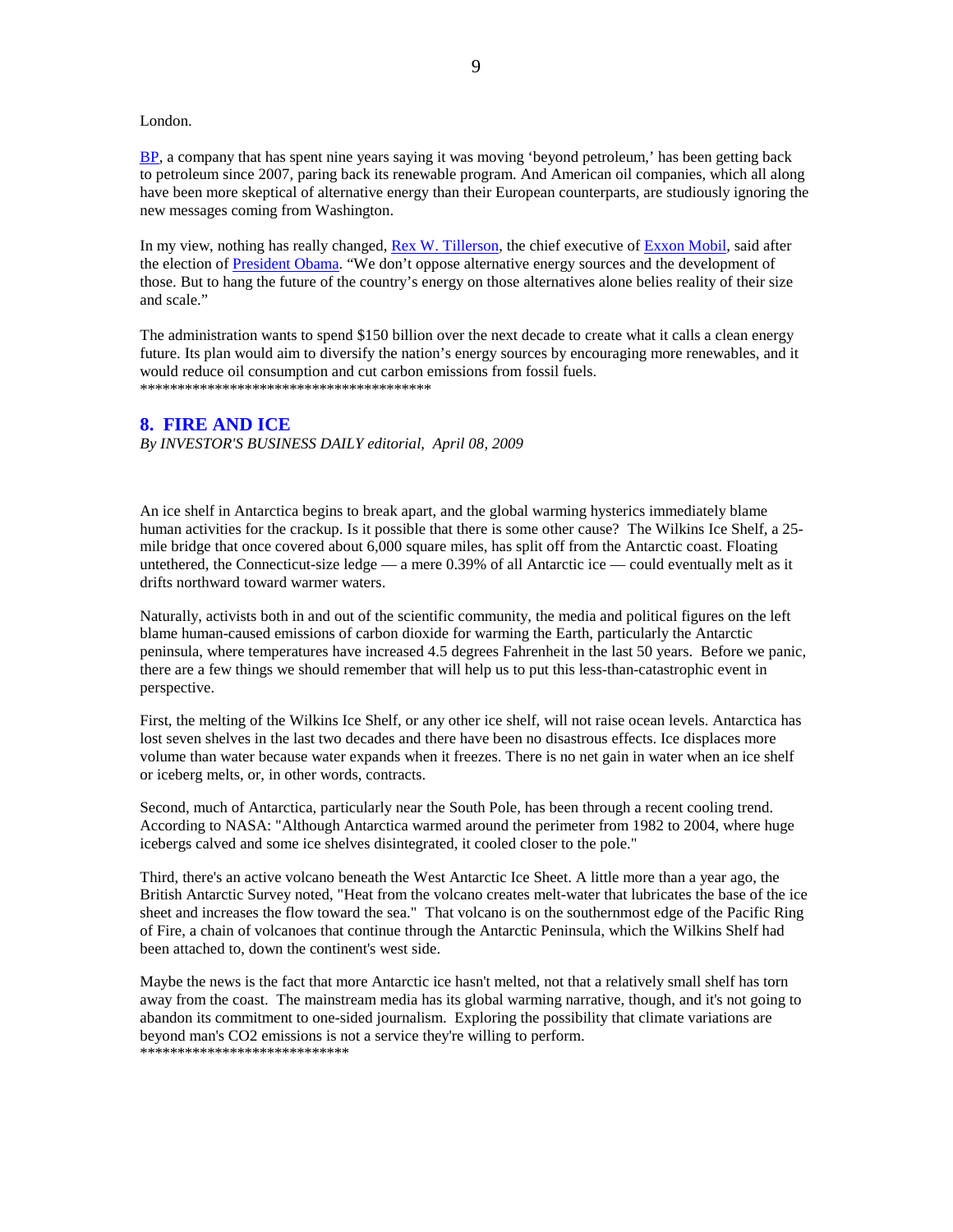# **9. ARCTIC ICE SHRINKING – AGAIN?**

*Letter to Editor, Wash Post SFS/4/7/2009* 

The news that Arctic sea ice is shrinking "more rapidly than scientists had expected" [news story Wash Post, April 7] should evoke several responses from thoughtful readers:

• "Scientists don't know what to expect" – or more properly, the models they use are not only worthless but they still haven't learned what's wrong with them. How many times have we been told that ice cover, glacier melting, etc is "worse than expected"? I have stopped counting – and so have most readers, I guess.

• "How can one tell the **cause** of shrinking?" Wouldn't ice melt no matter what may be causing climate to warm? Surely, SUVs couldn't have caused the documented disappearances of Arctic ice in past centuries.

• And while we are on the topic of climate warming, does anyone doubt that **there has been no net global warming for the past ten years** and that many official climate projections expect further cooling for at least another decade?

• And isn't it a strange coincidence that the not-so-startling news about Arctic ice was released "on the day that international ministers gathered in Washington to address issues facing Earth's polar regions."

### Hmm

### \*\*\*\*\*\*\*\*\*\*\*\*\*\*\*\*\*\*\*\*\*\*\*\*\*\*\*\*\*\*\*\*\*\*\*\*\*\*\*\*\*\*\*\*\*\*\*\*\*\*\*\*\*\*\*\*\*\*\*\*\*\*\*\*\*\*

### **10. AN INCONVENIENT FILM**

*By Peter Foster, Financial Post* 

Al Gore is about to feature in a new movie, but he's not going to like it very much. Titled "*Not Evil Just Wrong: The True Cost of Global Warming Hysteria*," the film presents a devastating account of the shaky foundations and hefty price of Mr. Gore's brand of self-interested and hypocritical alarmism.

Created by the Irish film-making duo of Phelim McAleer and Ann McElhinney -- who made another excellent documentary about the "dark side of environmentalism" called "Mine Your Own Business"-- *Not Evil* provides the perfect rebuttal to Mr. Gore's An Inconvenient Truth.

Despite being chock-a-block with inaccuracies and misrepresentations, Mr. Gore's movie has frightened schoolchildren all over the world, driven the public policy debate, and garnered both an Academy Award and a Nobel Peace Prize for its star.

*Not Evil* -- which is due to be released later this year -- will appear at a crucial time. The world's crisis-beset nations are due to meet in Copenhagen in December to concoct a new policy straitjacket to succeed the meddlesome but utterly failed Kyoto Accord. If global warming's U. N. based ringmasters have their way, this will lead to a slashing of industrial production in developed countries and to a huge extension of boondoggle redistributionist schemes to fund "green" technologies in developing countries.

Such policy represents a triple threat: it will destroy economic activity; it will cripple trade; and it will hurt the poorest the most. Nevertheless, President Obama appears to be on-board this ship of fools, having bought into the notion that there are net "green jobs" to be had from a massive increase in taxation and regulation of industrial activity.

The impact on Canada could be horrendous, and not merely on the oil sands, which have been targeted by environmental non-governmental organizations. This week, Environment Minister Jim Prentice admitted that Canada could be forced to adopt more draconian regulation if it is not to be hit by threatened U. S. carbon tariffs.

The truly astonishing feature of this policy fandango is that it will have little or no effect on the climate, the science of which is still only dimly understood. However, alarmists such as Mr. Gore have successfully sold the notion that the science is "settled." This is just one of the claims to which *Not Evil Just Wrong* puts the lie.